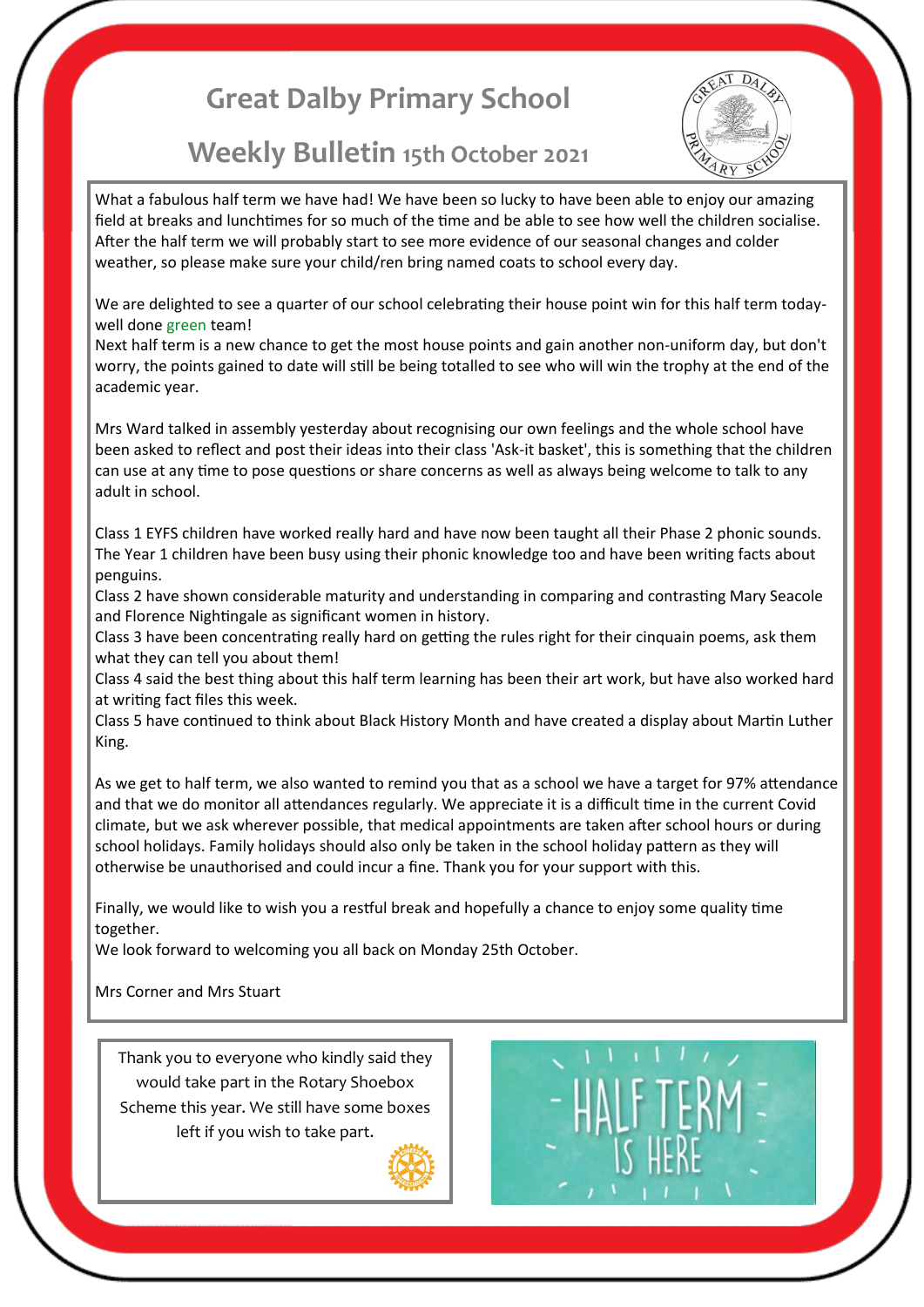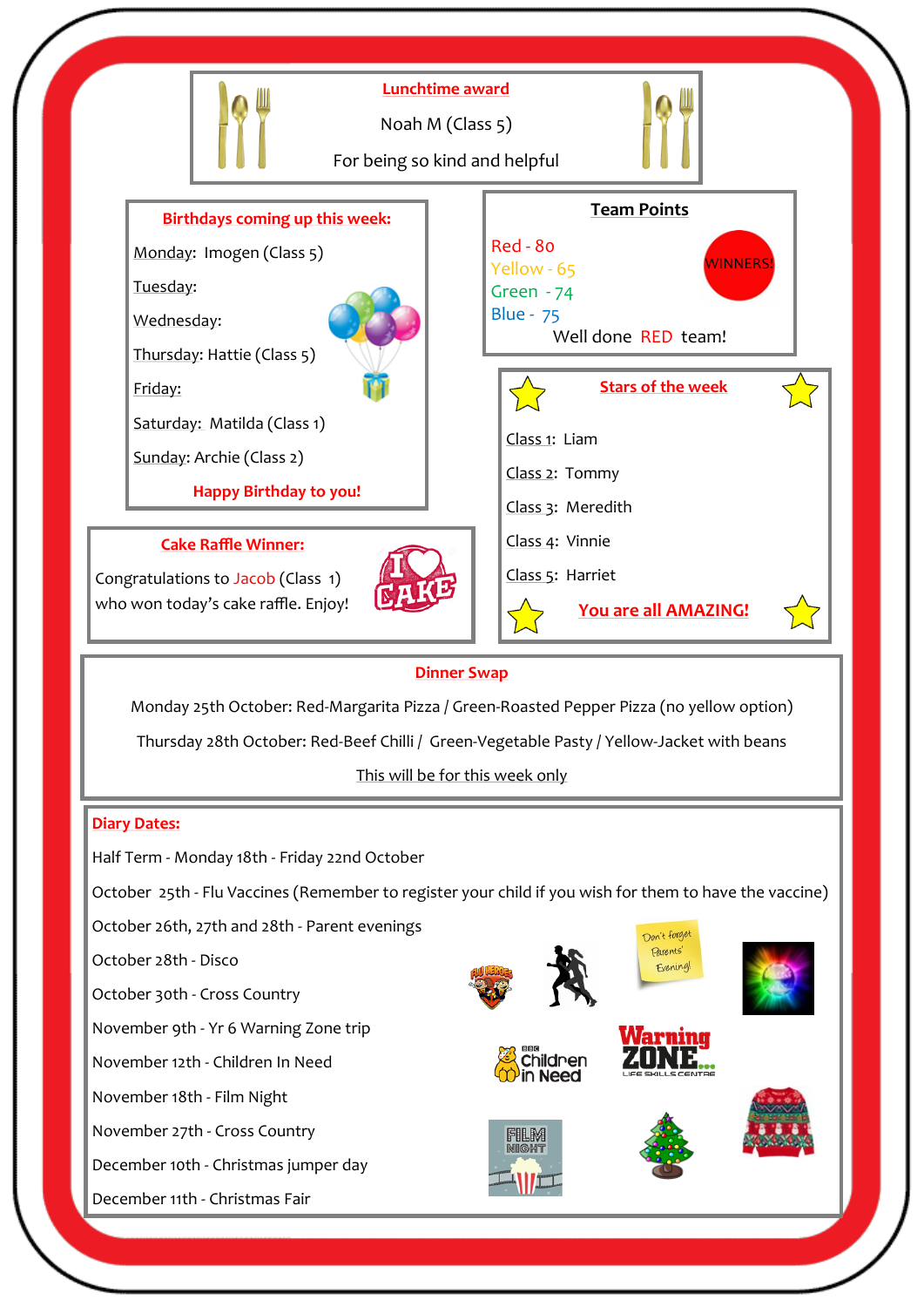

D.I.S.C.O

Remember to fill in the form sent in the email earlier today.

### <https://forms.office.com/r/w8uiwspijM>



## Secondary school place applications for September 2022

Just a reminder that all pupils making the transition to secondary school next academic year need to apply for places at their chosen schools as there is no automatic entry for any school. The closing date for applications is **31st October 2021**

Apply online and on time- applying online is secure and is the quickest and easiest way to apply. The Leicestershire link is below.

[https://www.leicestershire.gov.uk/education](https://www.leicestershire.gov.uk/education-and-children/schools-colleges-and-academies/school-admissions)-and-children/schools-colleges-and-academies/ school-[admissions](https://www.leicestershire.gov.uk/education-and-children/schools-colleges-and-academies/school-admissions)



## Afterschool Clubs and Care

Next terms clubs and booking forms have been emailed out today. If you wish to book on, please complete the form and email to admin@marveleducation.co.uk



Clocks go back the day before we return to school, so please remember to check alarm clocks!



#### Final reminder - Flu Vaccine

Visit: www.leicsandrutlandimms.co.uk School: Great Dalby School School code: LE139342

#### **Leaflets**

Your child has come home this afternoon with

My school fund leaflet: We would love it if you could help our school by using this scheme.

Scholastic Bookclub: The October booklet has lots of new and exciting books that you child may enjoy reading at home, as well as some lovely gift ideas. If you do purchase anything please ensure you let them know that your child attends Great Dalby. That way we get some vouchers to spend on books for our Library here at School.

Thank you for your support. All of your help really does make a difference.



Baby Anderson is here!!

Baby Boy weighing 7lb 13oz

13/10/21

No name at the minute

Both mum and baby are doing well